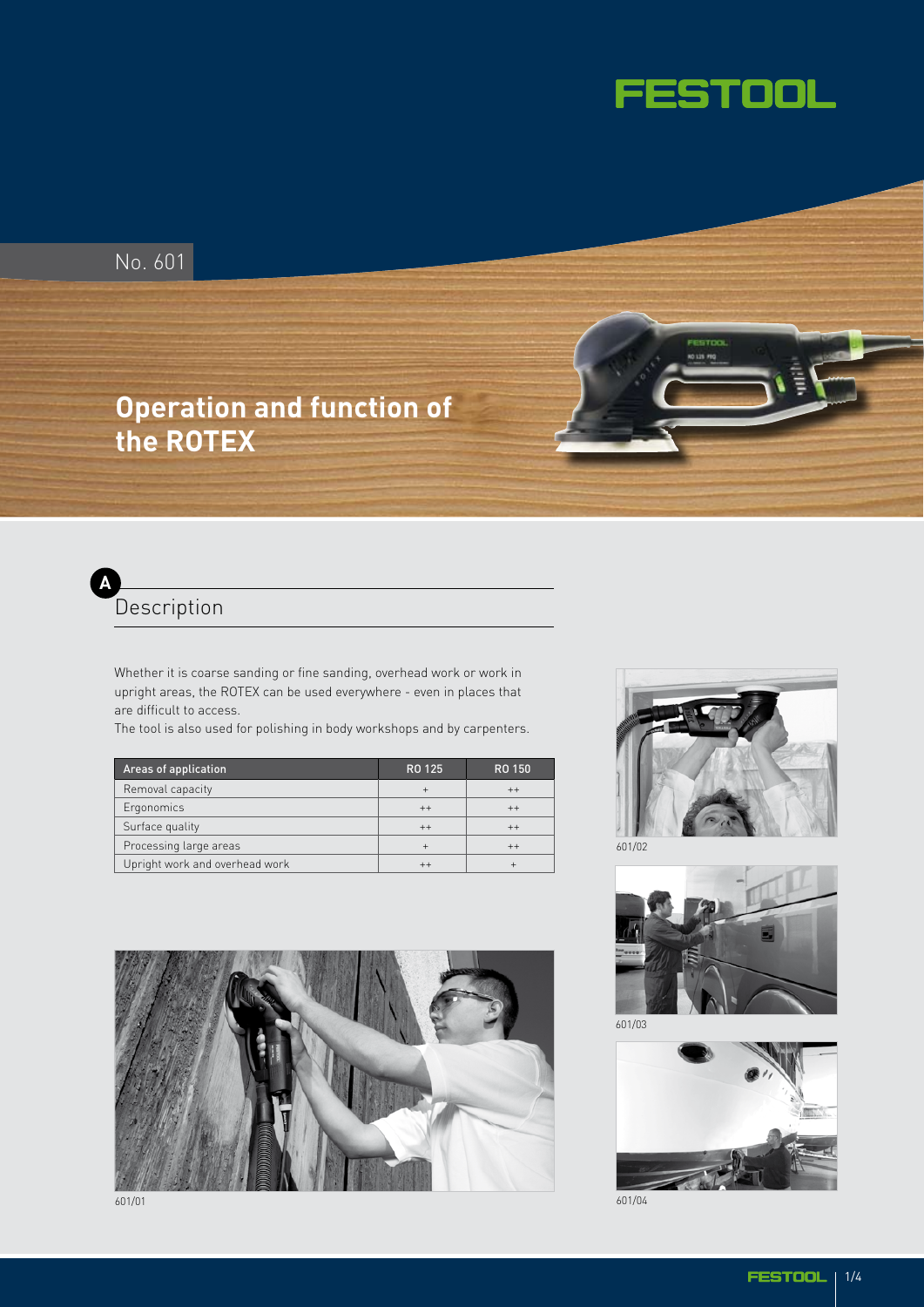

601/05



The following tools and accessories are used in this application example:

| Designation                                    | Order No. |
|------------------------------------------------|-----------|
| Geared eccentric sander ROTEX, RO 125 FEQ Plus | 571533    |
| Geared eccentric sander ROTEX, RO 150 FEQ Plus | 571570    |



601/06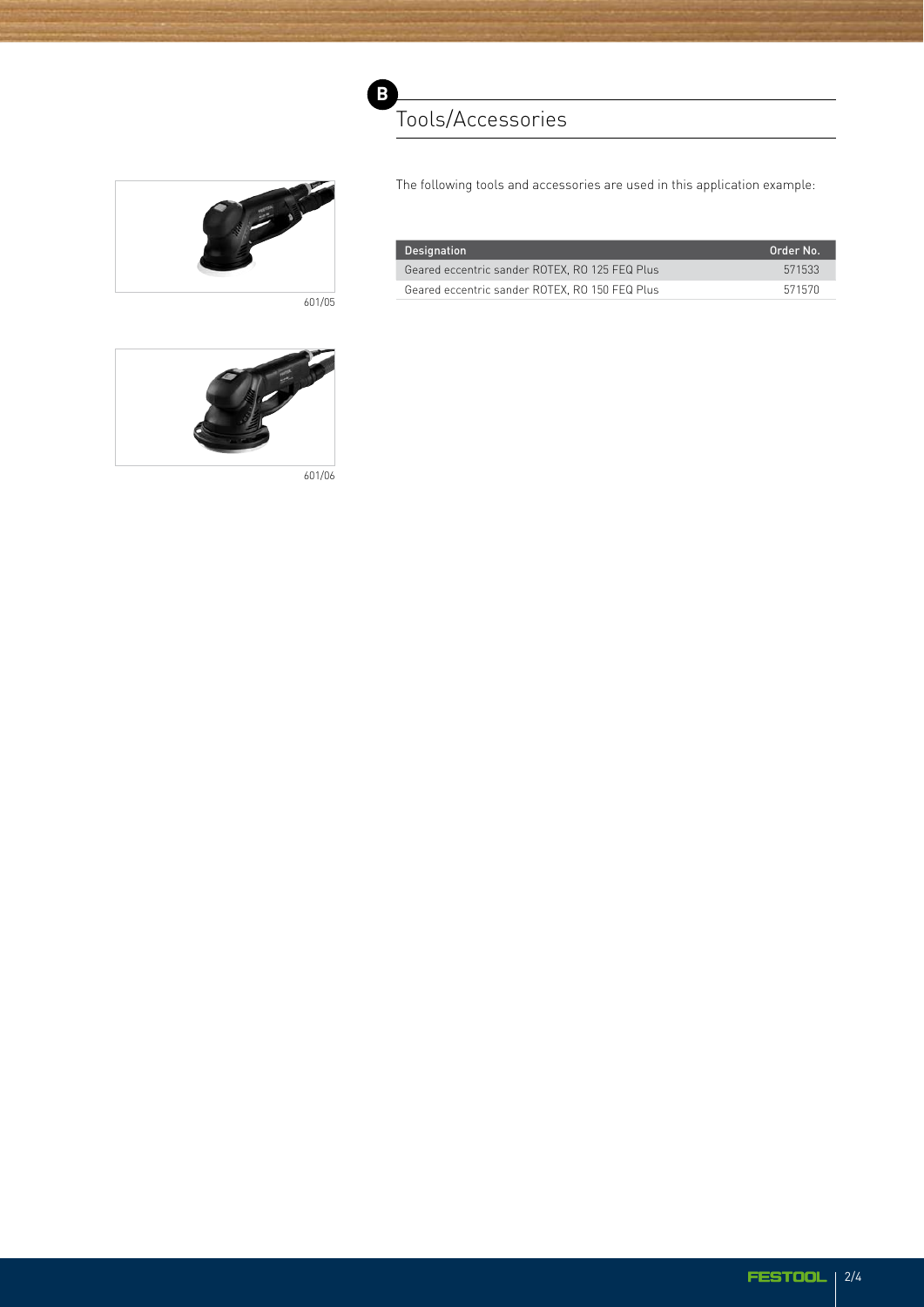

601/07

### **The economical 3-in-1 principle: one machine - three applications**

• Coarse sanding (also called rotary sanding) With this motion the pad is driven using a gear - forced rotation. With the combination of eccentric and rotary motions the ROTEX achieves up to three times higher material removal capacity than other eccentric sanders.



601/08



601/09

• Fine sanding (also called eccentric sanding) In this motion the pad rotates itself. You obtain a first-class, extra-fine sanding pattern with this classic eccentric motion. If the machine is pressed to hard on the workpiece, the pad sticks - this should be avoided!. (This will have a negative impact on the sanding result).

• Polishing (with the ROTEX rotary motion) For this application a rotation is needed so the gear is switched on. The overlapping rotary and eccentric motions of the ROTEX ensure optimal results also for polishing.

## Procedure **E**

601/10

To switch the machine from coarse sanding to fine sanding or vice-versa the motor must be switched off.

- The switching is effected via the slide switch located in the centre of the cap.
- If the switch is moved to the right (rough tab), the machine is in coarse sanding/rotary mode.
- If the switch is moved to the left (fine tab), the machine is in fine sanding/ eccentric sanding mode.

**FESTOOL** 3/4